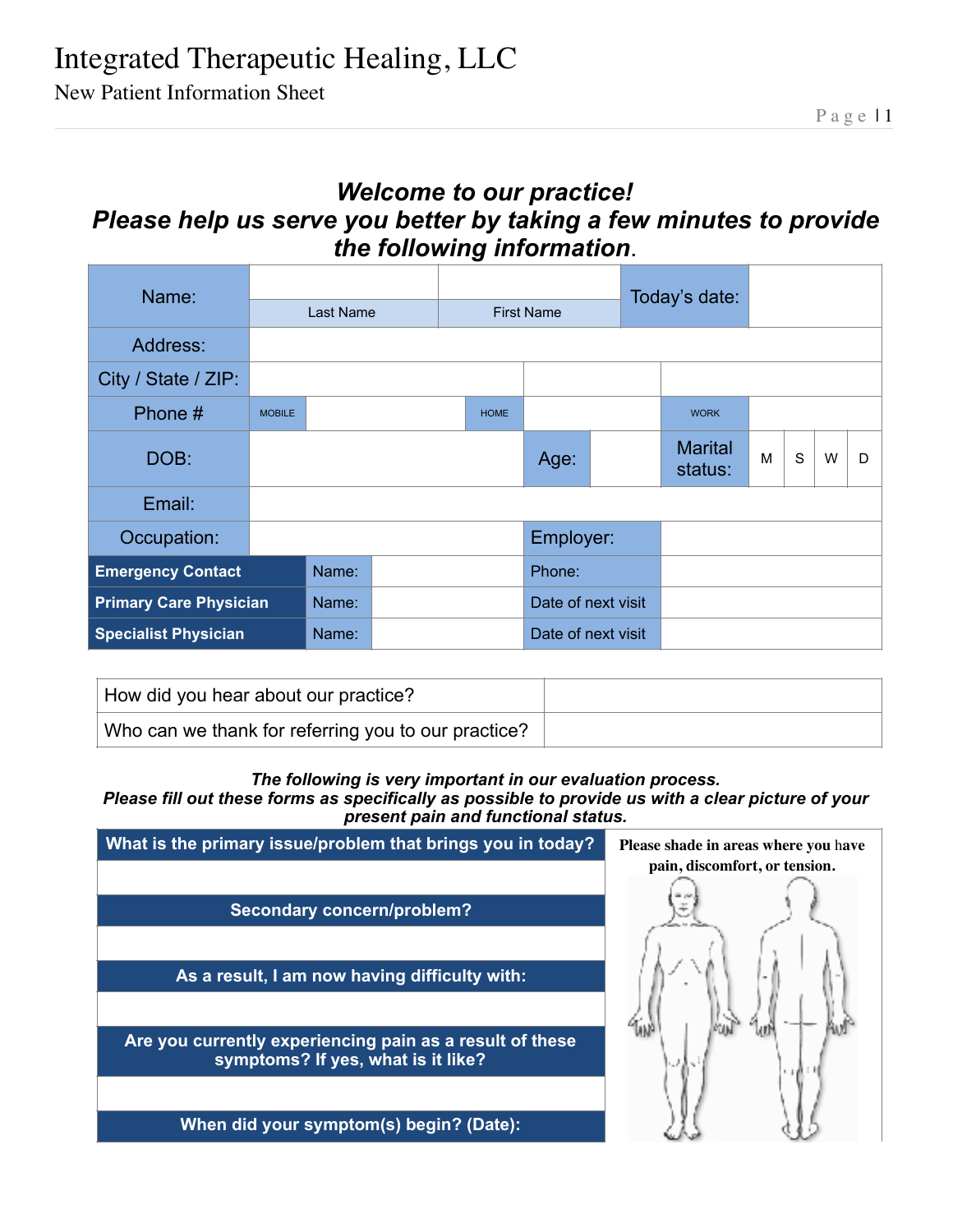New Patient Information Sheet



|                                                                                  | At its worst     |  |
|----------------------------------------------------------------------------------|------------------|--|
| Please rate your pain in the last 24-72 hours                                    | At its best      |  |
| Using the "0 -10" scale where 0 is no pain and 10 is the worst possible<br>pain. | At present       |  |
|                                                                                  | Night (sleeping) |  |

| At what time of day are your symptoms the worst? |  |
|--------------------------------------------------|--|
| At what time of day are your symptoms the best?  |  |
| What activities increase your pain?              |  |
| What activities decrease your pain?              |  |

| What other types of treatment have you had for this problem? |  |          |  |                     |  |                       |  |              |  |         |  |
|--------------------------------------------------------------|--|----------|--|---------------------|--|-----------------------|--|--------------|--|---------|--|
| Massage                                                      |  | Bodywork |  | Physical<br>Therapy |  | Myofascial<br>Release |  | Chiropractic |  | Surgery |  |
| Other Medical Treatment: (Please Describe)                   |  |          |  |                     |  |                       |  |              |  |         |  |

| Check the box if you have had any of the following medical conditions? |  |               |  |                              |  |                            |  |                          |  |                        |  |  |
|------------------------------------------------------------------------|--|---------------|--|------------------------------|--|----------------------------|--|--------------------------|--|------------------------|--|--|
| <b>Diabetes</b>                                                        |  | Lung disease  |  | Weight change                |  | Varicose veins             |  | Neurological<br>problems |  | Pregnancy              |  |  |
| Rheumatic fever                                                        |  | Osteoporosis  |  | Migraine<br>headaches        |  | Epilepsy /<br>seizures     |  | Stroke                   |  | <b>Blackouts</b>       |  |  |
| <b>Heart Murmur</b>                                                    |  | Malignancy    |  | <b>Arthritis</b>             |  | Broken bones<br>(fracture) |  | Metal<br>implants        |  | High blood<br>pressure |  |  |
| Circulatory<br>problems                                                |  | Liver disease |  | Heart disease /<br>pacemaker |  | Kidney disease             |  |                          |  | Others (explain below) |  |  |
|                                                                        |  |               |  |                              |  |                            |  |                          |  |                        |  |  |
|                                                                        |  |               |  |                              |  |                            |  |                          |  |                        |  |  |
|                                                                        |  |               |  |                              |  |                            |  |                          |  |                        |  |  |

**List past medical history and dates of occurrence. Include surgeries, accidents and other traumas.**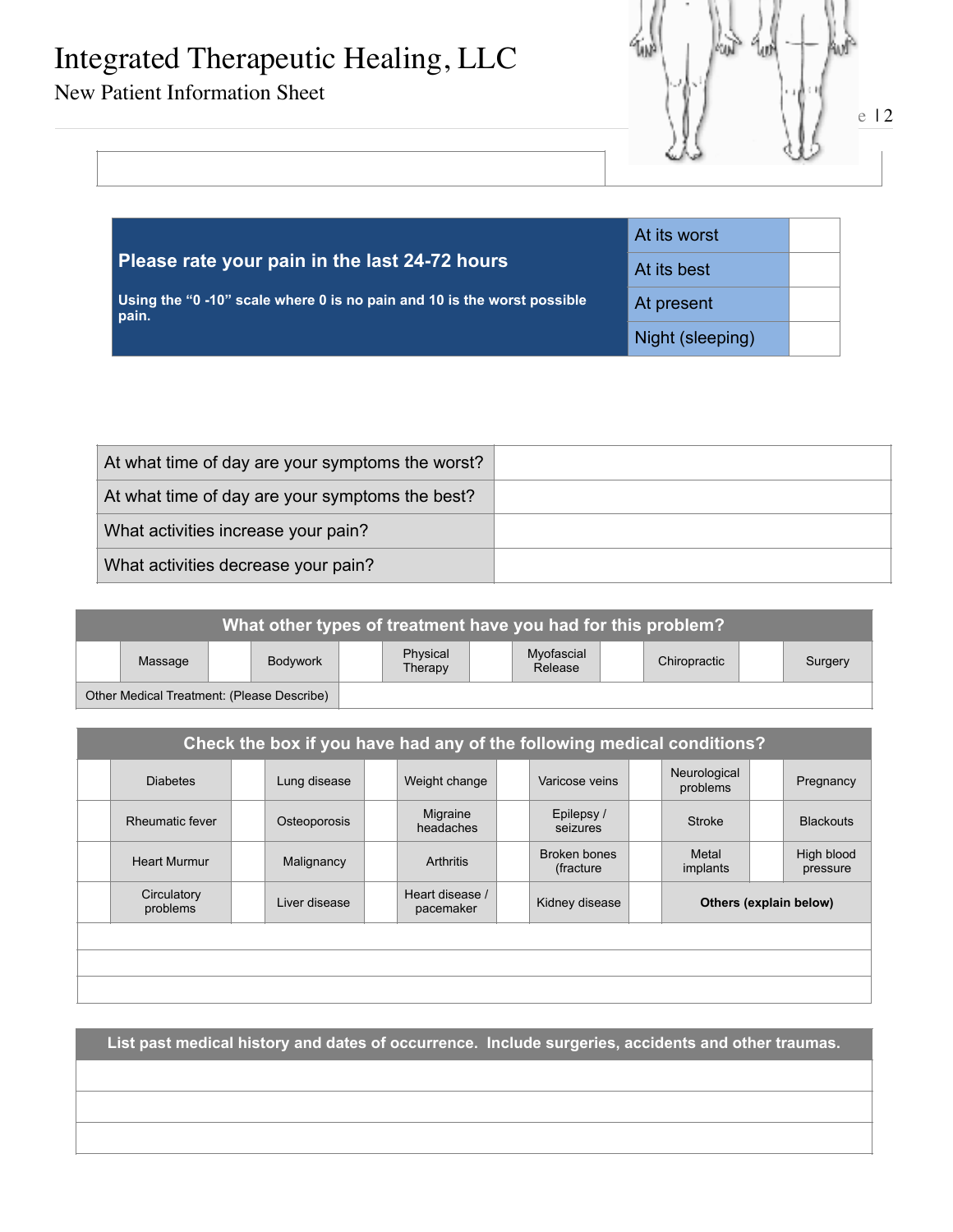### New Patient Information Sheet

**List ALL medications which you are currently taking, the condition for which you are using them, the dose, and their effectiveness. (Include supplements, herbal and homeopathic remedies).**

| Medication | For treatment of | Dose / Amount per day | Effectiveness |
|------------|------------------|-----------------------|---------------|
|            |                  |                       |               |
|            |                  |                       |               |
|            |                  |                       |               |
|            |                  |                       |               |
|            |                  |                       |               |

| Do you smoke?      | Yes | No | If "Yes" – How much?            |  |
|--------------------|-----|----|---------------------------------|--|
| When did you quit? |     |    | If not, Would you like to quit? |  |

| Is there a chance you may be pregnant at this time? | Yes | NC |
|-----------------------------------------------------|-----|----|
|-----------------------------------------------------|-----|----|

| Do you engage in regular exercise? | Yes | No |
|------------------------------------|-----|----|
| What type and how often?           |     |    |
| Are you able to exercise now?      | Yes | No |

| Do you have discomfort, shortness of breath, or pain with exercise? | Yes    | <b>No</b> |         |  |   |          |  |
|---------------------------------------------------------------------|--------|-----------|---------|--|---|----------|--|
| Please Describe:                                                    |        |           |         |  |   |          |  |
|                                                                     |        |           |         |  | 4 | 5        |  |
| In general, your lifestyle is:                                      | Active |           | Average |  |   | Inactive |  |

#### *If sleep is a problem, answer these questions:*

| Do you have trouble falling asleep?   | Yes | No | Do you find it difficult to change positions in bed? |  |
|---------------------------------------|-----|----|------------------------------------------------------|--|
| Is your sleep restful?                | Yes | No | How many times do you wake in the night?             |  |
| Do you find it difficult to lie down? | Yes | No | How long before you fall back to sleep?              |  |

#### **List all the Tasks / Activities that you have difficulty performing and your tolerance (minutes/hours). If you are no longer able to perform an activity, your tolerance would be "0".**

| Task / Activity | Tolerance (minutes/hours) |
|-----------------|---------------------------|
|                 |                           |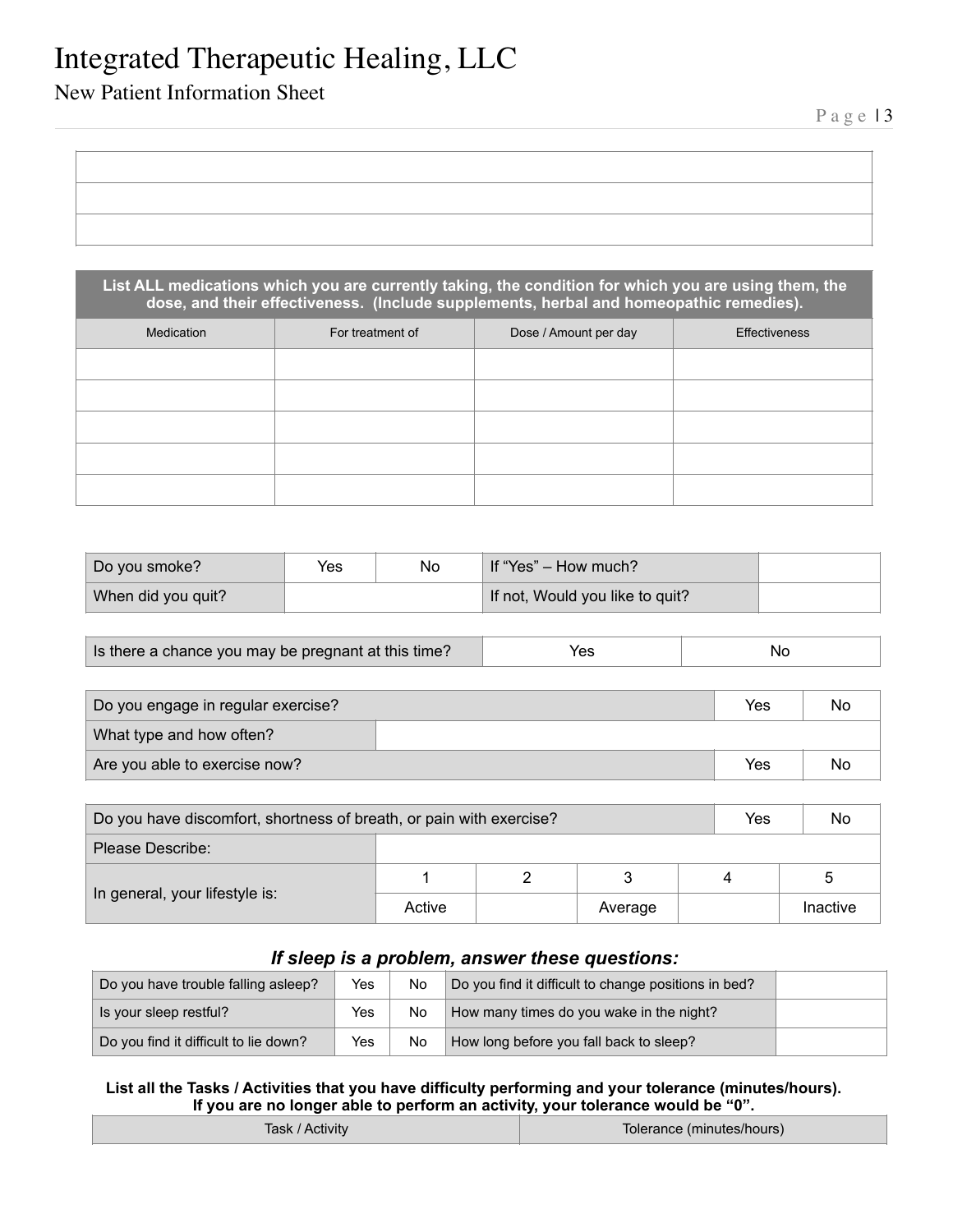New Patient Information Sheet

| I walk for                                           |  | minutes before needing to rest                    |     |    |  |  |
|------------------------------------------------------|--|---------------------------------------------------|-----|----|--|--|
| I stand for                                          |  | minutes before needing to sit                     |     |    |  |  |
| l sit for                                            |  | minutes before needing to change positions/get up |     |    |  |  |
| Do you have trouble getting up from a chair?         |  |                                                   | Yes | No |  |  |
| Do you have trouble putting on your shoes and socks? |  | Yes                                               | No  |    |  |  |
| Do you have difficulty climbing stairs?              |  | Yes                                               | No  |    |  |  |

#### **Patient Goals Please list the activities that you would like to be able to do as a result of therapy.**

| Task / Activity     | Duration / How Often | By When |  |  |
|---------------------|----------------------|---------|--|--|
|                     |                      |         |  |  |
|                     |                      |         |  |  |
|                     |                      |         |  |  |
|                     |                      |         |  |  |
|                     |                      |         |  |  |
| <b>Other Goals?</b> |                      |         |  |  |
|                     |                      |         |  |  |
|                     |                      |         |  |  |

*Informed Consent* 

*I understand that Integrated Therapeutic Healing will maintain my privacy to the highest standards and may use or disclose my personal health information for the purposes of carrying out treatment, obtaining payment, evaluating the quality of services provided and any administrative operations related to treatment or payment.* 

*Photographs taken during initial evaluation, progress evaluation and discharge summary will be used for postural comparison purposes and as*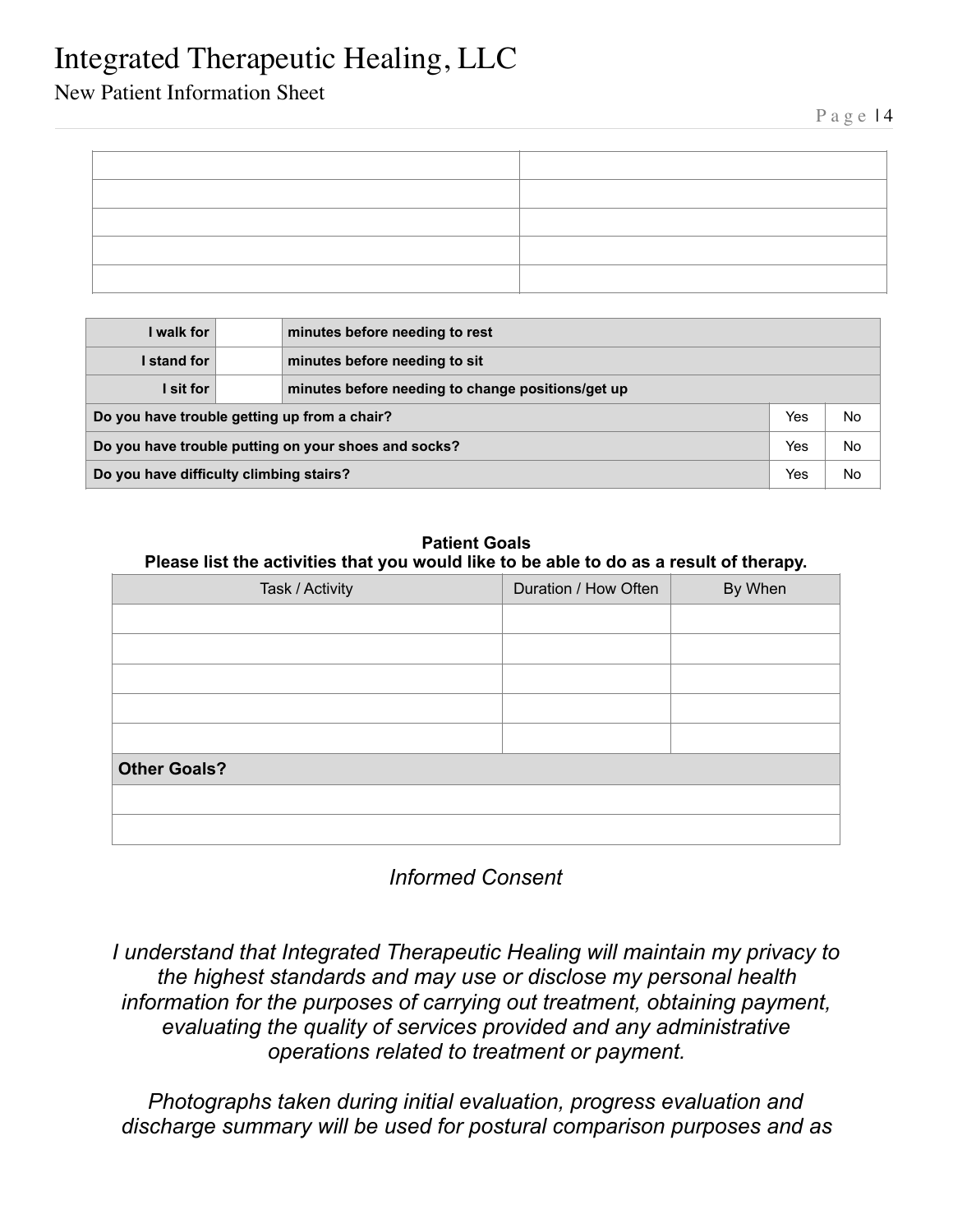New Patient Information Sheet

Page 15

*educational tools. By signing below I consent to the use of these photographs in a professional manner.* 

*I do hereby agree and give my consent for Integrated Therapeutic Healing to furnish care and treatment that is considered necessary and proper in the diagnosing or treating of my physical condition.* 

*I* understand that *I* retain the right to revoke this consent by notifying the *practice in writing at any time. I hereby certify that all the above information is true to the best of my knowledge.* 

*Patient/Parent/Guardian Signature:\_\_\_\_\_\_\_\_\_\_\_\_\_\_\_\_\_* 

*Date:\_\_\_\_\_\_\_\_\_\_\_\_\_\_\_\_\_*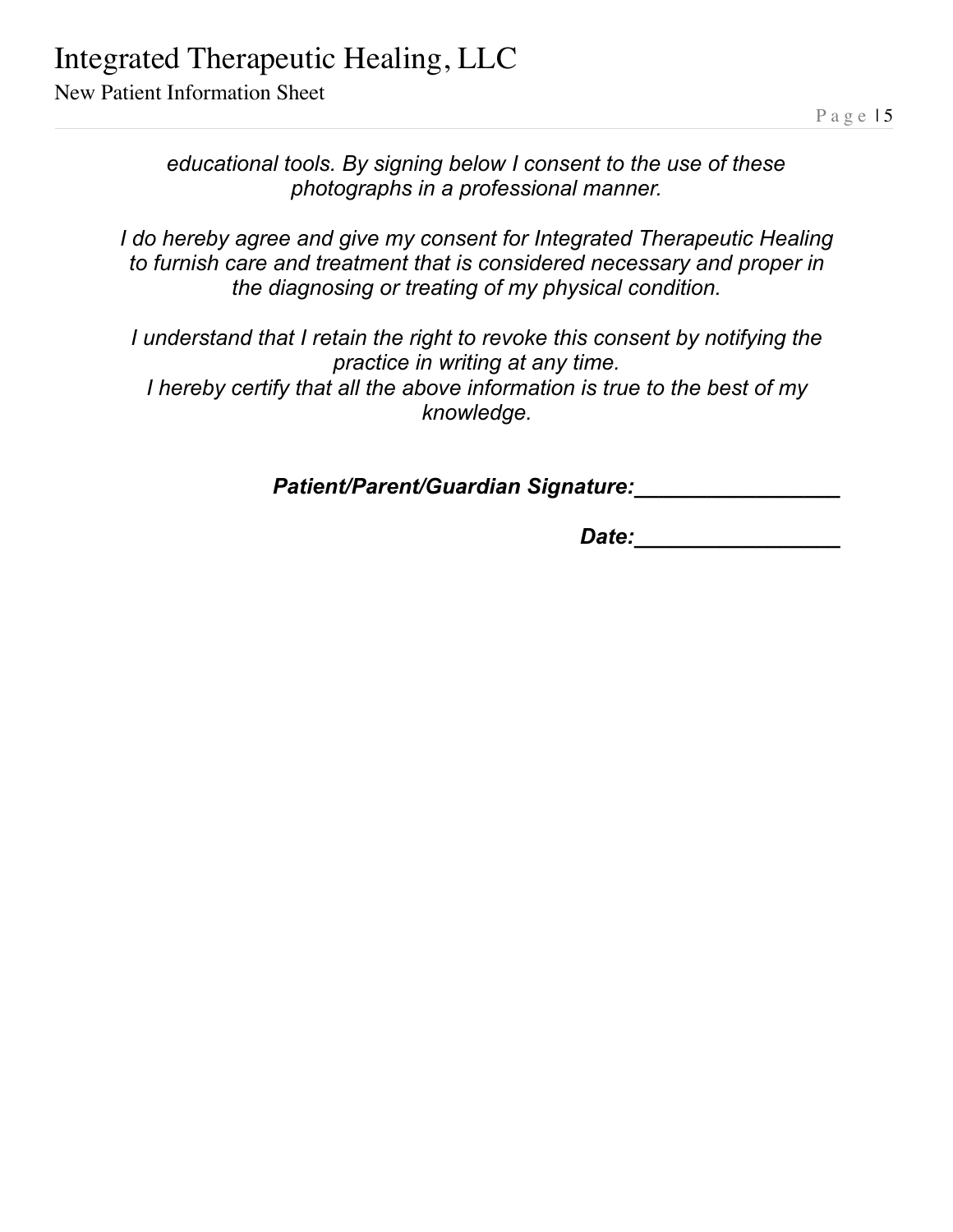#### **NOTICE OF PRIVACY PRACTICES (MEDICAL)**

THIS NOTICE DESCRIBES HOW MEDICAL INFORMATION ABOUT YOU MAY BE USED AND DISCLOSED AND HOW YOU CAN GET ACCESS TO THIS INFORMATION. PLEASE REVIEW IT CAREFULLY. 

The Health Insurance Portability & Accountability Act of 1996 ("HIPAA") is a federal program that requires that all medical records and other individually identifiable health information used or disclosed by us in any form, whether electronically, on paper, or orally, are kept properly confidential. This Act gives you, the patient, significant new rights to understand and control how your health information is used. "HIPAA" provides penalties for covered entities that misuse personal health information.

As required by "HIPAA", we have prepared this explanation of how we are required to maintain the privacy of your health information and how we may use and disclose your information. We may use and disclosed your medical records only for each of the following purposes: treatment, payment and health care operations.

**Treatment** means providing, coordinating, or managing health care and related services by one or more health care providers. An example of this would include a physical examination.

**Payment** means such activities as obtained reimbursement for services, confirming coverage, billing or collection activities, and utilization review. An example of this would be sending a bill for your visit to your insurance company for payment.

**Health care operations** include the business aspects of running our practice, such as conducting quality assessment and improvement activities, auditing functions, cost-management analysis, and customer service. An example would be an internal quality assessment review.

We may also create and distribute de-identified health information by removing all references to individually identifiable information.

We may contact you to provide appointment reminders or information about treatment alternatives or other health-related benefits and services that may be of interest to you. Any other uses and disclosures will be made only with your written authorization. You may revoke such authorization in writing and we are required to honor and abide by that written request, except to the extent that we have already taken actions relying on your authorization. You have the following rights with respect to your protected health information, which you can exercise by presenting a written request to the Privacy Officer:

- The right to request restrictions on certain uses and disclosures of protected health information, including those related to disclosures to family members, other relatives, close personal friends, or any other person identified by you. We are, however, not required to agree to a requested restriction. If we do agree to a restriction, we must abide by it unless you agree in writing to remove it.
- The right to reasonable requests to receive confidential communications of protected health information from us by alternative means or at alternative locations.
- The right to inspect and copy your protected health information.
- The right to amend your protected health information.
- The right to receive an accounting of disclosures of protected health information.
- The right to obtain a paper copy of this notice from us upon request.